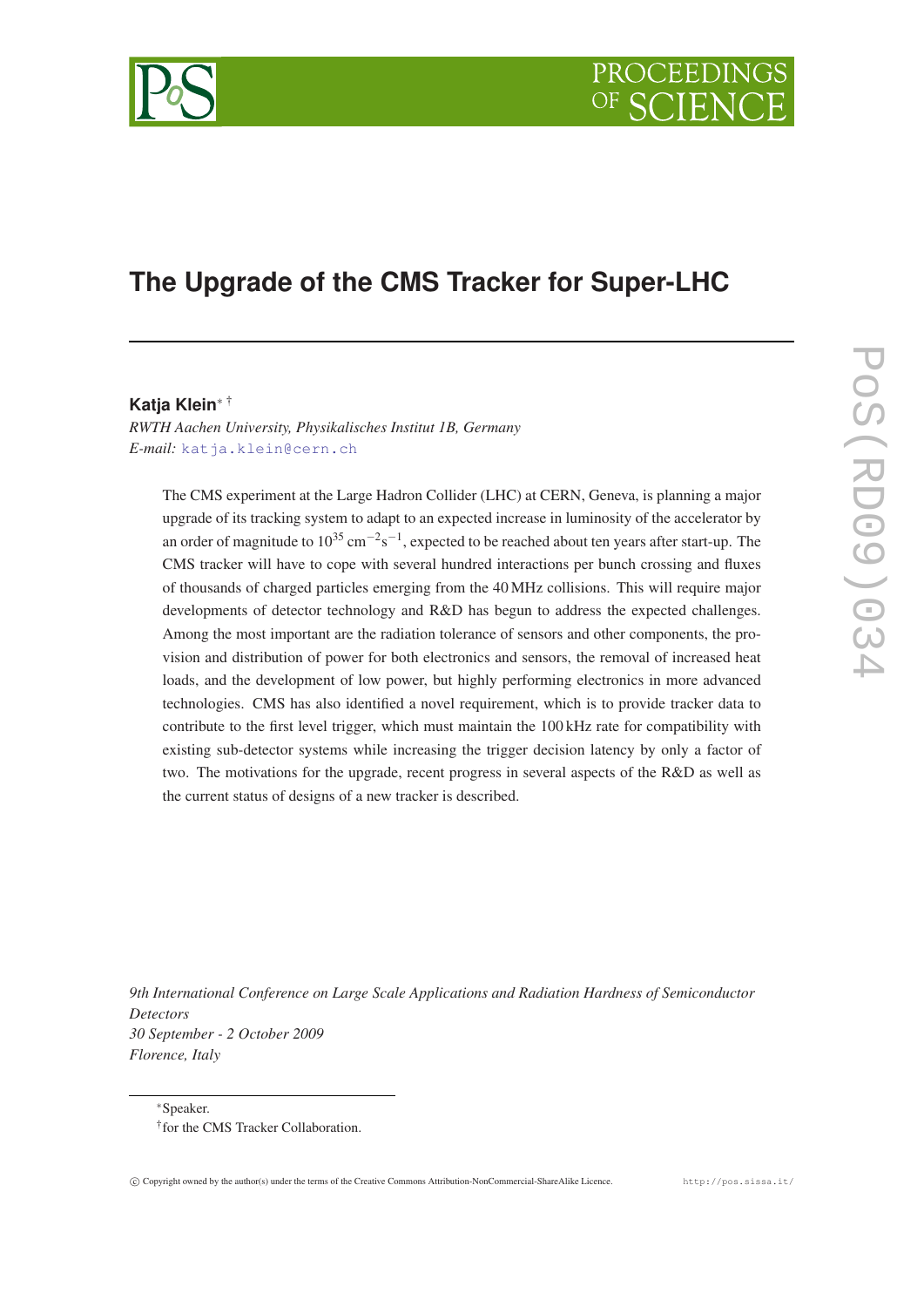#### 1. The Super-LHC

The Super-LHC (SLHC) is a potential luminosity upgrade of the LHC that involves changes to the LHC injector chain and the interaction regions [\[1\]](#page-7-0). The luminosity will essentially be increased in two steps: from  $10^{34} \text{ cm}^{-2} \text{s}^{-1}$  to  $2 - 3 \cdot 10^{34} \text{ cm}^{-2} \text{s}^{-1}$  at phase-1, and to  $10^{35} \text{ cm}^{-2} \text{s}^{-1}$ at phase-2. Phase-1 is expected to be realized in about five years from the start-up of the LHC. This phase has been approved and civil engineering for the new Linac4, the replacement of Linac2, has started. Phase-2 is much more complex and includes the replacement of the PS Booster by a new Linac (LPSPL), the replacement of the PS by the larger PS2, as well as enhancements to the SPS. Approval for phase-2 is expected not before 2011.

#### 2. The Tracker Upgrade

The CMS tracker [\[2\]](#page-7-0) is composed of a silicon pixel detector in the center, and a silicon microstrip tracker surrounding it. The whole tracker is located inside the 3.8 T solenoidal field of the CMS magnet. The pixel detector has been designed to withstand two years at LHC design luminosity. It can be extracted and exchanged via a dedicated rail system during a standard shutdown. The strip tracker has been designed to survive ten years at LHC design luminosity; assuming an integrated luminosity of 500 fb<sup>-1</sup> this corresponds for the inner central part (22 cm radius, pseudorapidity  $\eta = 0$ ) to a 1 MeV neutron equivalent fluence of 1.6 ·  $10^{14}$ cm<sup>-2</sup> and an absorbed dose of 70 kGy.

While most sub-detectors of CMS are expected to survive the conditions at the SLHC and to continue to perform well, with upgrades concentrating on trigger electronics or data acquisition, the tracker represents the most notable exception. The radiation level expected at phase-2 exceeds by far the specifications quoted above: for an integrated luminosity of 3000 fb<sup>-1</sup> the fluence in the central part of the detector at a radius of 4 (22) cm is expected to reach  $19(1) \cdot 10^{15}$ cm<sup>-2</sup>, while the dose increases to 5 (0.4) MGy. Even higher fluences are expected at larger *z* values, where *z* is measured along the beam pipe. The radiation-hardness of silicon sensors and readout electronics is therefore a major concern, and R&D has started to identify suitable sensor technologies. The increase of the number of pile-up events per bunch-crossing from 20 at the LHC to 300-400 at the SLHC is another worry, as the number of particles inside the tracker consequently increases from about 1 000 up to 20 000 per bunch-crossing. To keep the detector occupancy at the level of 1 %, the granularity of the strip tracker must be increased. The biggest challenge stems however from the requirement to maintain the first level trigger rate at its current (design) value of 100 kHz, for compatibility with existing sub-detector systems. This requires the use of tracker data in the Level-1 (L1) trigger, and consequently a completely new tracker concept.

The requirements on the tracker performance from physics will only be known once LHC operation has started and first results are available. It is however obvious that the tracker performance must not deteriorate but must rather be preserved or improved, in order to be able to fully exploit the potential offered by the SLHC. In particular the tracking and vertexing performance must be maintained, even though the environment will be more challenging. The expected intrinsic spatial and momentum resolutions are excellent and seem adequate for the SLHC. However, the performance is degraded by the rather large amount of material: 0.4 radiation lengths at  $\eta = 0$  and up to 1.8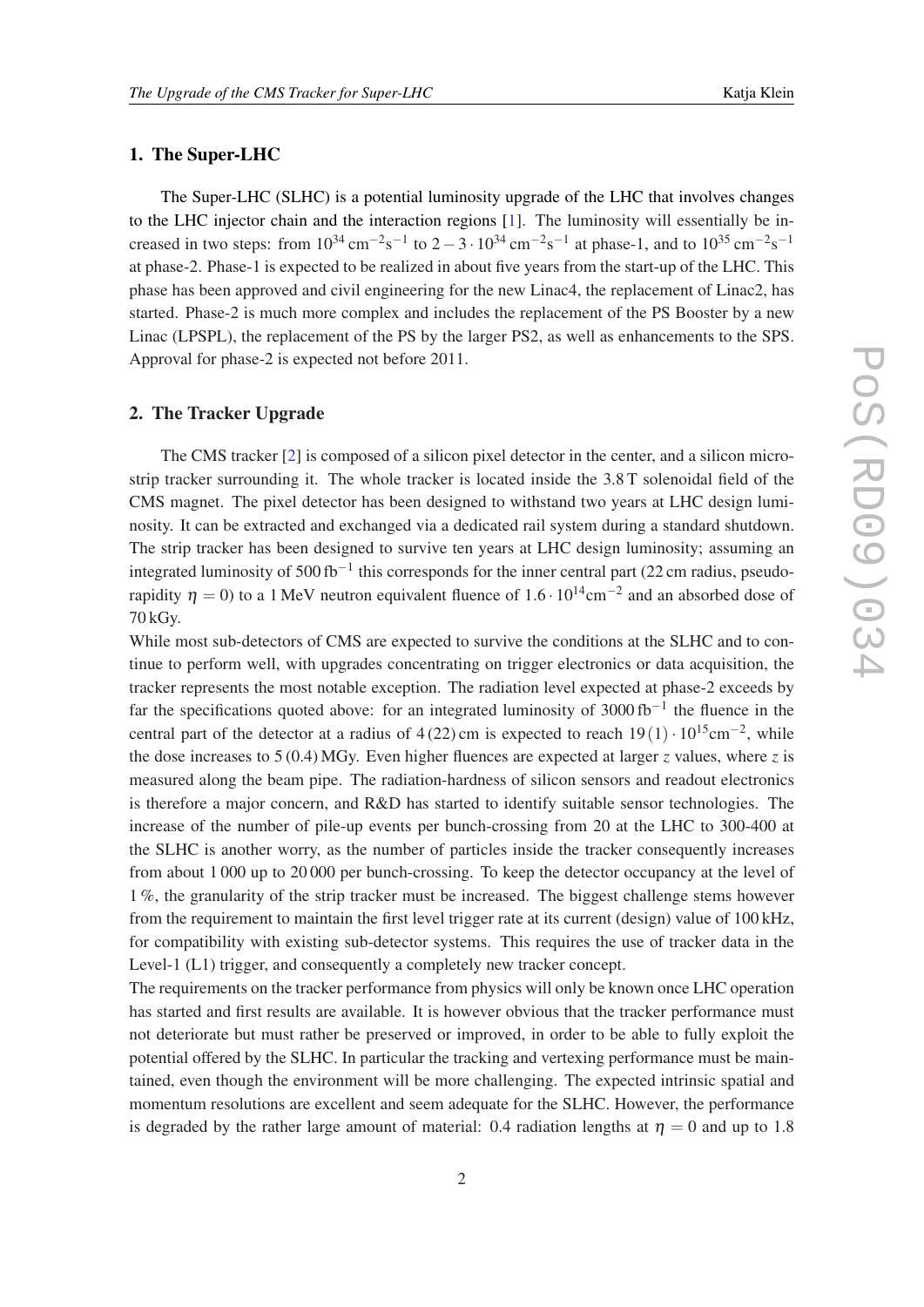radiation lengths at  $\eta \approx 1.5$  [[2](#page-7-0)], in the transition region between strip tracker barrel and end caps. The strong desire to reduce the material inside the tracker volume is thus a major driving force for the new tracker design.

The upgrade of the pixel detector for phase-1 is discussed in Sect. 2.1. The subsequent sections concentrate on the upgrade of the outer tracker for phase-2.

#### 2.1 The Pixel Upgrade at Phase-1

The main focus within the CMS pixel project is currently on phase-1, as this is when the pixel detector will have to be replaced for the first time. The current pixel detector is composed of a barrel part with three layers, and two end caps with two disks each. The detector comprises 66 million pixels with a cell size of  $100 \mu m$  (*r* $\phi$ ) x  $150 \mu m$  (*z*), corresponding to a silicon area of about  $1 \text{ m}^2$ . The sensor technology is  $n^+$ -in-n. In view of the schedule, radical changes are currently not foreseen for the phase-1 pixel upgrade. However, a number of technological improvements feasible on the given timescale have been identified and are pursued. These include a new lightweight mechanical support structure plus various other measures to reduce material; to move from the current monophase cooling system based on the coolant  $C_6F_{14}$  to an evaporative  $CO_2$  cooling system; the use of a powering scheme based on DC-DC conversion; the change from an analoguecoded digital readout running at 40 MHz to a binary-coded sparsified serial readout at 160 MBit/s (320 MBit/s after multiplexing); and changes to the periphery in the PSI46 readout chip such as increase of buffer depth to reduce the deadtime. Novel powering and readout schemes are required because the upgraded detector will be composed of four barrel layers (at 3.9, 6.8, 10.9, 16.0 cm radius) and three disks per side, with a corresponding growth in the number of readout chips from 15 840 to 30 208, while the services cannot be exchanged. More details on the pixel upgrade can be found in [\[3\]](#page-7-0).

#### 2.2 Track Trigger Concepts

Currently in CMS the tracker information is used only at the High Level Trigger (HLT). In Fig. [1,](#page-3-0) left, simulated muon trigger rates at LHC are shown as a function of the  $p_T$  trigger threshold, for various trigger levels. While the L1 muon trigger rate saturates around 2 kHz (corresponding to 20 kHz at phase-2) irrespective of the applied  $p_T$  threshold, the use of tracker information in the second stage of the HLT ("L3") helps to reduce the trigger rate by at least an order of magnitude [\[4\]](#page-7-0). The use of tracker data at L1 is therefore believed to be the only way to keep the L1 trigger rate at 100 kHz. Tracker data could be used to improve the muon  $p<sub>T</sub>$  resolution, to facilitate electron matching, for the application of isolation criteria, and for primary vertex identification. However, the readout of the full tracker within the future trigger latency of  $6.4 \mu s$  is considered impossible. To reduce the data volume it has therefore been proposed to identify high- $p<sub>T</sub>$  tracks, where "high" means above 1-3 GeV/*c*, in the detector, and use only these tracks for the trigger decision. Figure [1](#page-3-0), right, shows the simulated  $p_T$  spectrum of tracks at 25 cm radius, which falls off rapidly [[5\]](#page-7-0). In this way a reduction of the data volume by one order of magnitude or more seems feasible.

In the following two different proposals for the identification of high-momentum tracks are presented. A decision on the track trigger concept has not yet been taken.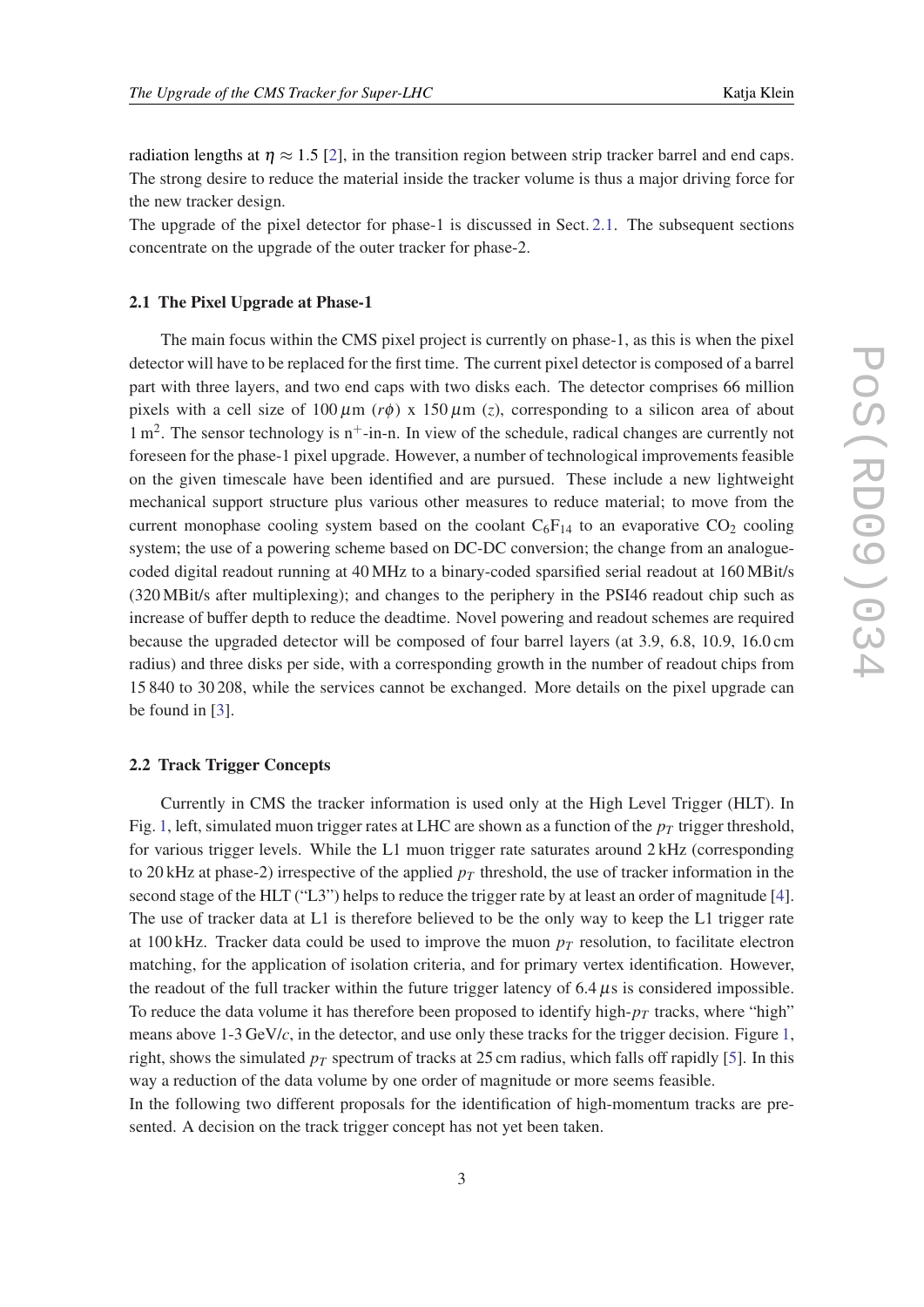<span id="page-3-0"></span>

**Figure 15-20** The HLT single-muon trigger rates as a function of the PT threshold for (a) low luminosity and **Figure 1:** Left: single-muon trigger rates as a function of the  $p_T$  threshold at  $10^{34}$  $10^{34}$  $10^{34}$ cm<sup>-2</sup>s<sup>-1</sup> [4], for Level-1, Level-2 (first step in HLT, no tracker information), and Level-3 (second step in HLT, tracker information used), with and without isolation applied at Levels 2 and 3. The rate generated in the simulation is also shown. Right:  $p_T$  spectrum of the average number of tracks per event reaching a layer 25 cm from the beam axis and with coverage  $|\eta| < 2.5$ , for an average pile-up of 400 minimum bias interactions per event [[5\]](#page-7-0).

### **Rate [Hz]** 2.2.1 The Stacked Layers Approach

another concern, since a potentially large area will have to be covered with pixelated sensors.  $\text{distance}$  in  $\zeta$  bet angle and the variation of the distance in *z* between the hits in the two layers with the track polar **<sup>10</sup>-1** compares the hit positions within one stack must take into account many effects, such as the Lorentz **1** concept is compatible with thin sensors, preferred for their low mass, and provides information sensitive layers in one stack is of the order of 1 mm. The resulting 2-hit track pieces ("stubs") **<sup>10</sup><sup>2</sup>** these two track samples produce different hit patterns [\[6\]](#page-7-0). Pixelated detectors are required in this The idea behind this proposal is to compare hit patterns in closely spaced ("stacked") detection  $\sim$ layers, as tracks with large  $p_T$  are less bent by the magnetic field than low- $p_T$  tracks, and therefore in the *z*-direction as well, as required for primary vertex identification. The correlation logic that approach, with a pitch of the order of  $100 \mu m$  in the bending plane. The distance between the two are forwarded to the L1 trigger. Several stacks could be combined to reconstruct "tracklets". The angle. The power consumption of the complex fast digital electronics will be considerable. Cost is

#### 2.2.2 The Cluster Width Approach

on the cluster width in a single sensor layer [[7](#page-7-0)], which varies between low and high- $p<sub>T</sub>$  tracks due to the bending in the magnetic field. The hit information within a  $\phi$ -slice of the detector is then brought out via high-bandwidth optical links and reconstructed off-detector in powerful FPGAs by comparison with templates. The reconstructed high- $p<sub>T</sub>$  tracks are then used in the L1 trigger. This metho In the second proposal the discrimination between low and high-momentum tracks is based method works with classical strip modules with a pitch of the order of  $100 \mu$ m, which is beneficial under the aspects of power consumption, material and cost. As the discrimination is based on one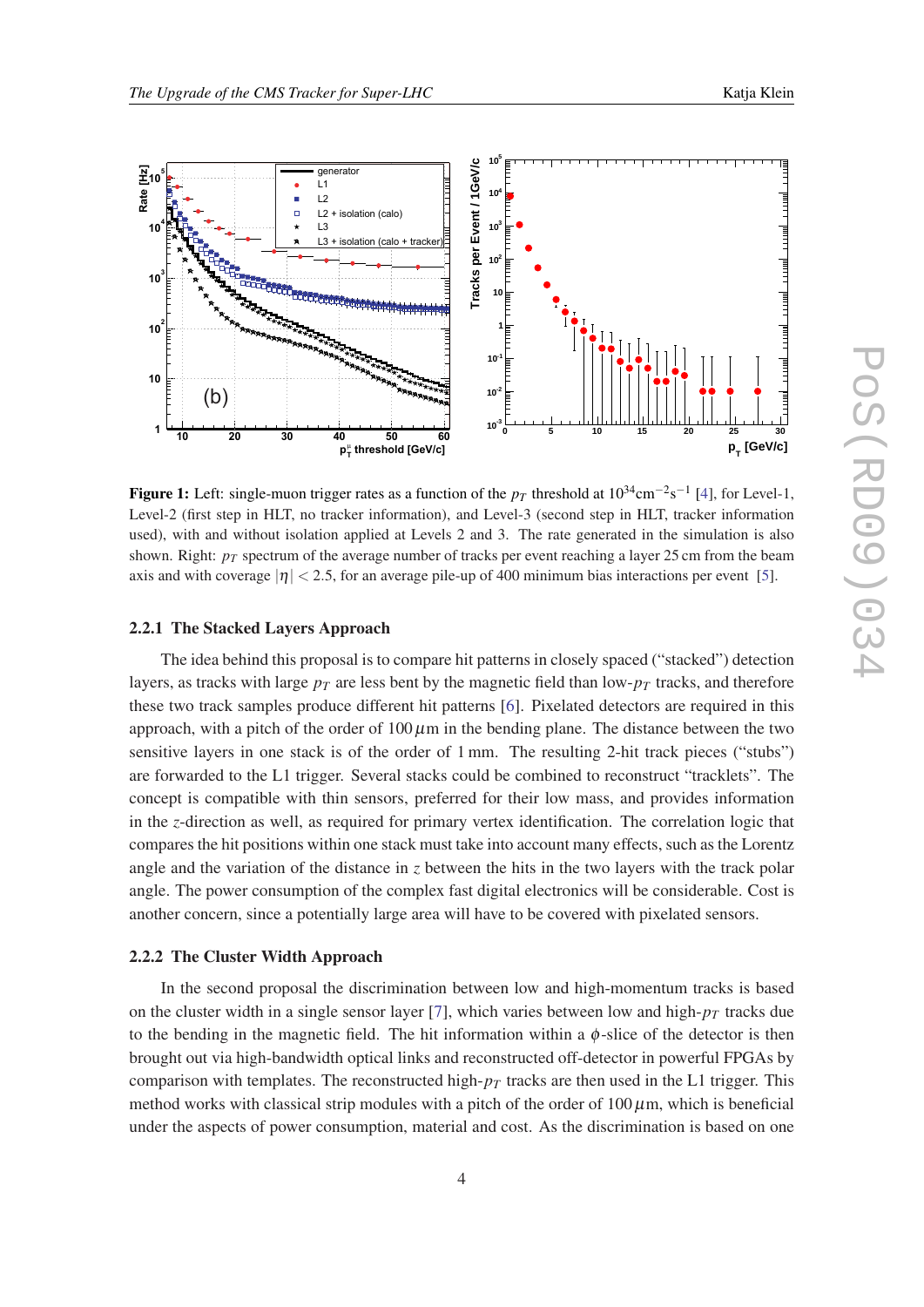sensor layer only, no correlation between layers is required - a significant simplification. On the other hand the method is only efficient above a certain sensor thickness *d* and radial distance *r* from the beam pipe, as the cluster width is propotional to  $B \cdot r \cdot d/p_T$ . The method will be less efficient in an end cap geometry. The data volume reduction factor is rather sensitive to the background from secondary interactions, which is not well known at this point. In the cluster width approach the provision of precise *z* information is not foreseen, thus the vertex identification is less exclusive.

#### 2.3 Strawmen for the Tracker Layout

The current strip tracker with its active area of  $200 \text{ m}^2$  features a classical design with a central barrel part and two end caps. A redundant layout has been chosen, with ten active layers in the barrel, four of them being double-sided to provide spatial information along the strip direction. The strip length in the 15 148 modules varies between 8.5 cm in the inner ring of the end caps and 20.2 cm in the outermost ring, and the (mean in case of wedge-shaped strips) pitch varies between  $80 \mu m$  and 184  $\mu$ m.

The future design is currently under study and simulations are used to understand the consequences of certain choices. Since the geometry of the current tracker layout is fixed in the simulation, a huge, now completed, task has been undertaken to modify the software accordingly. Various layouts have been proposed. Two basic "strawman layouts" using the stacked layers approach have been implemented into the software and are being studied and compared. In the following these two layouts will be described. A strawman based on the cluster width approach is under development.

#### 2.3.1 The Hybrid Layout

The hybrid layout is characterized by the combination of a minimalistic trigger configuration, consisting of two stacked layers at 25 and 35 cm radius with a layer separation within a stack of about 2 mm, and a classical 4-layer outer strip tracker (Fig. [2,](#page-5-0) left). The strip length in the tracking layers amounts to 2.5 cm in the inner part and 5.0 cm further outside. The outer tracker would have a sensitive area of about  $85 \text{ m}^2$  and a FE power consumption of the order of 10 kW, assuming a power consumption of 0.5 mW/strip (Sect. [2.4.1](#page-5-0)). The trigger layers would use pixels with a cell size of  $100 \mu$ m ( $r\phi$ ) x 2.5 mm. Although the sensitive area of the trigger layers would "only" be  $27 \text{ m}^2$ , the FE power consumption would be larger than that of the readout part, namely  $12 \text{ kW}$ , assuming a power consumption of 0.1 mW/pixel. The link power is not included in these numbers.

#### 2.3.2 The Long Barrel Double-Stack Layout

In contrast to the Hybrid layout the Long Barrel Double-Stack layout avoids end caps. It consists of three full layers of double-stacks, plus two short layers to improve the acceptance at high  $\eta$  (Fig. [2](#page-5-0), right). One such layer corresponds to two stacked layers or four sensor layers; in total there are therefore 12 sensor planes at  $\eta = 0$  in this layout. All layers contribute to the trigger decision. The intra- and inter-stack distances would be 1 mm and 4 cm, respectively. Modules are arranged on substructures called beams that run along the *z* direction. Neighbouring beams would be arranged in an "alternating" geometry at larger and smaller radius. A pixel cell size of  $100 \,\mu m$  $(r\phi)$  x 1.0 mm (*z*) has been proposed. With a sensitive area of 300 m<sup>2</sup>, the band width requirements, power consumption (estimates indicate a FE power consumption of the order of 100 kW) and also cost are a concern.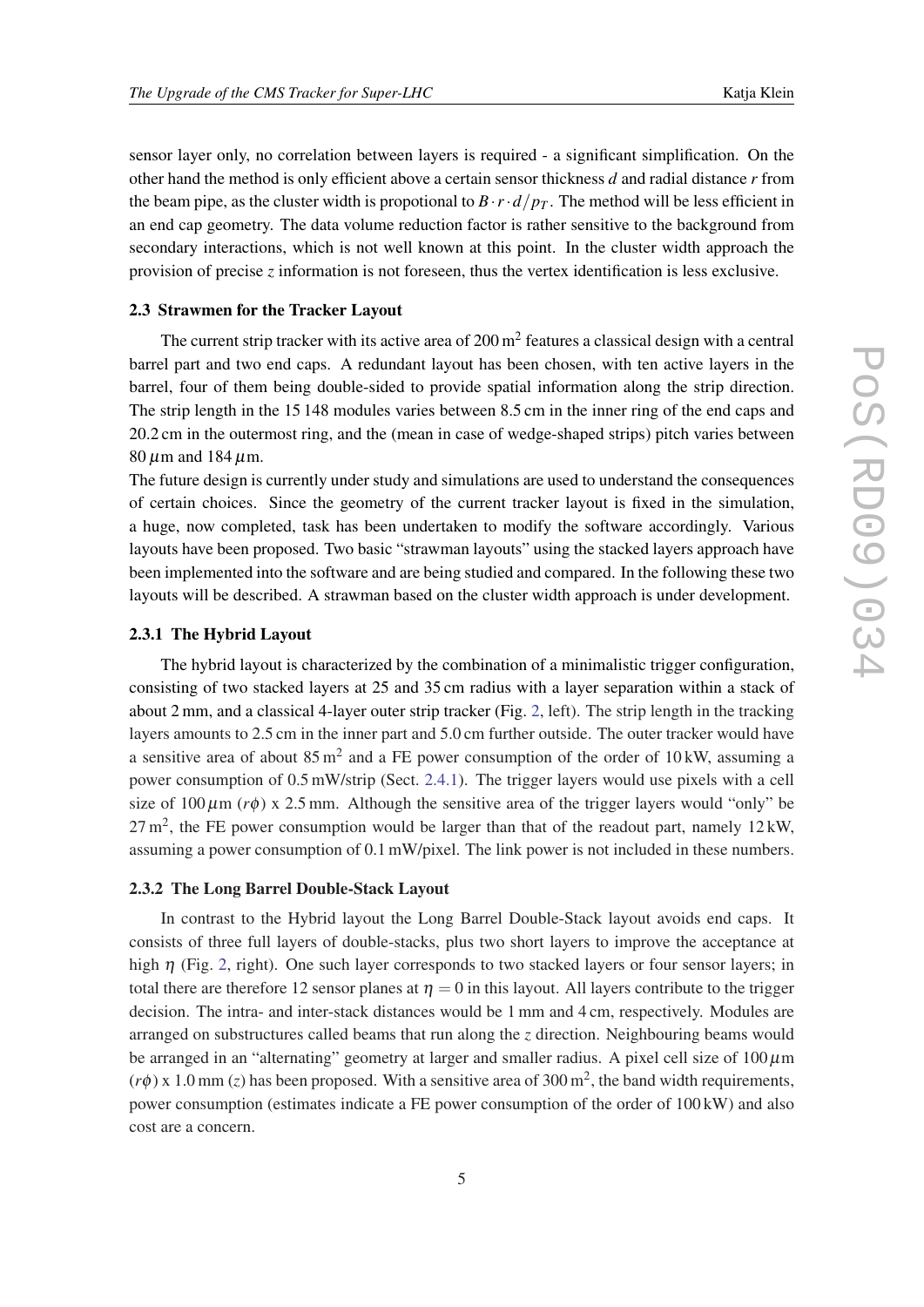• Two types of modules needed (some details later)

<span id="page-5-0"></span>

Figure 2: Left: *rz*-view of one half of the "Hybrid" tracker layout. Right: *rz*-view of one quarter of the "Long Barrel Double-Stack" tracker layout. The pixel detector is shown only in the left figure.

#### 2.3.3 Simulation Results for a Stacked Layer

A single stacked layer with untilted sensors at 25 cm radius has been simulated and the performance has been studied for sensor separations of 0.5, 1.0, 1.5 and 2.0 mm, using a sample of 10 000 di-muon events [[5](#page-7-0)]. The search window for correlations has been fixed to 3 pixels in  $\phi$  and 2 (3) pixels in *z* for 0.5 mm (1.0-2.0 mm) separation. For a fixed search window the sensor separation effectively defines the  $p_T$  cut of the trigger. For 0.5, 1.0, 1.5 and 2.0 mm, respectively, the efficiency for tracks with a  $p_T > 2$  GeV/c amounts to 99.4, 99.2, 98.6, 97.1 %; the fraction of fakes is 2.7, 6.6, 16.3 and 23.3 %; and the important reduction factor is found to be 9.2, 22.0, 37.0, and 54.4. A sensor separation of 1 mm provides thus a significant reduction factor with a high efficiency and an acceptable fake rate.

#### 2.4 Examples of R&D Projects for the Strip Tracker at Phase-2

#### 2.4.1 Outer Tracker Module and the CMS Binary Chip

An "Outer Tracker Module" has been proposed for the outer layers of the Hybrid layout. The sensitive area is about 10 cm x 10 cm, composed of four 2.5 cm long strips in the inner layers and two 5.0 cm long strips further outside. The FE-hybrid (two hybrids for the short strip modules) would be glued directly onto the sensor. Each FE-hybrid carries six 2 x 128 channel readout ASICs, which are wire-bonded to the silicon strips. The strip pitch is 120  $\mu$ m. The pitch adapter is assumed to be integrated into the sensor, to reduce material. The sensor would mechanically be supported by strips of Carbon Fiber or Thermal Pyrolytic Graphite, which run beneath the backplane along the direction of the hybrid. The cooling circuit would be routed along the sides of the module (perpendicular to the hybrid), and cooling blocks are used for the thermal contact to the cooling pipe. The thermal and mechanical properties of the described module and several variations of it are currently studied with Finite Element simulations.

The successor of the APV25, the CMS Binary Chip (CBC) [[8\]](#page-7-0), has been proposed as the readout ASIC for this module. This chip in 130 nm CMOS technology features a binary unsparsified readout architecture, chosen for its low power consumption, synchronous readout and constant data volume. The simulated power per channel is 0.5 mW for a sensor capacitance of 5 pF. The amplifier with a peaking time of 20 ns is followed by the comparator, a digital pipeline and a digital multiplexer. The design is compatible with both signal polarities and DC and AC coupling. Challenges are to achieve robustness against external noise, the loss of diagnostic possibilities with respect to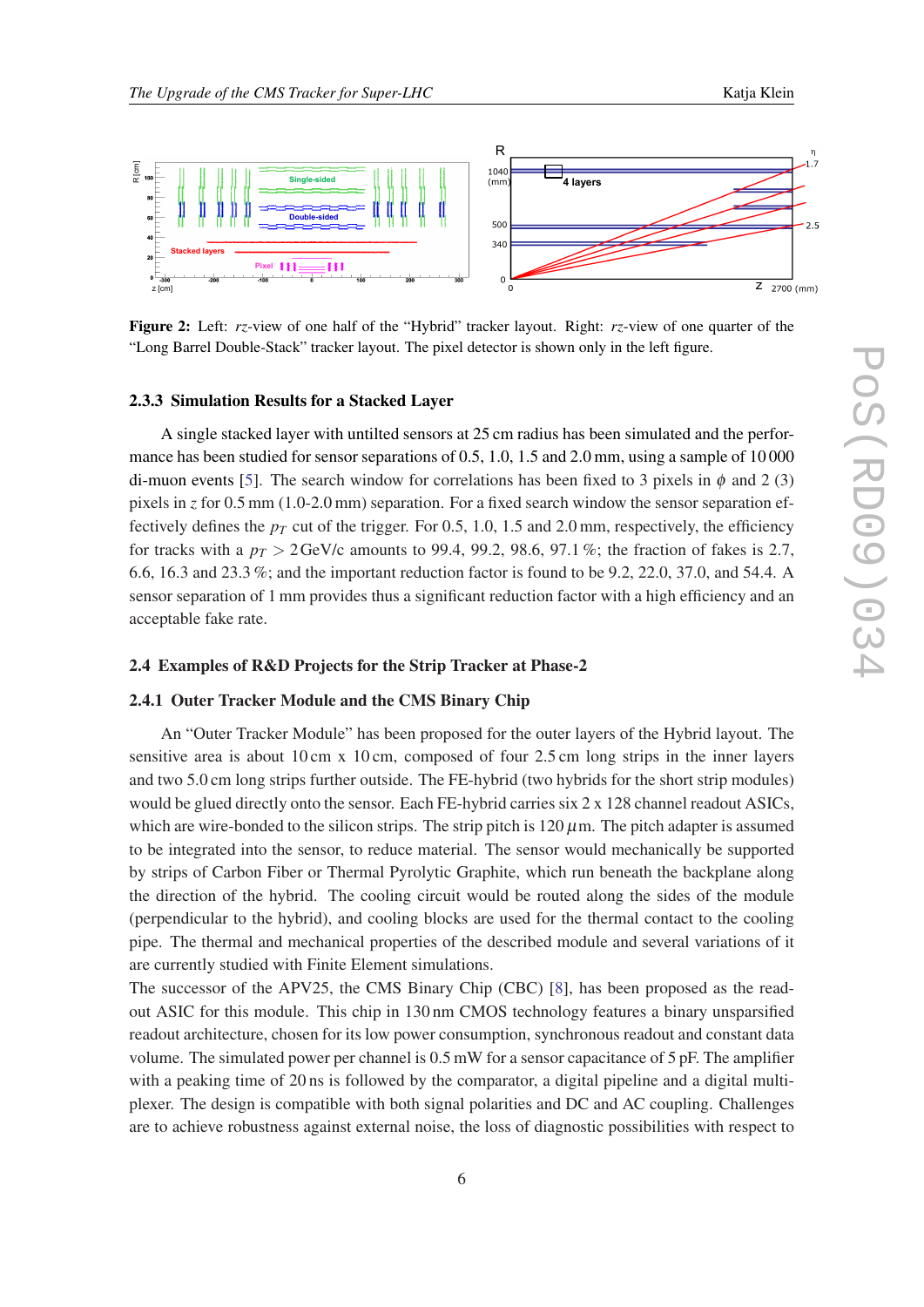an analogue readout, and the binary position resolution. A first prototype is expected to be available in Spring 2010.

#### 2.4.2 Track Trigger Modules

Several module designs have been proposed. Two examples, representing the extremes of the spectrum in terms of complexity, are sketched here.

The " $p_T$ -module" [[9](#page-7-0)] aims for the  $p_T$  layers in the Hybrid layout and focuses on currently available technologies and the potential for easy prototyping. The module consists of two stacked sensors with 2.56 cm x 8 cm area each, with a pixel cell size of  $100 \mu m$  x 2.5mm. Each sensor consists of 32 sub-units of 12.8 mm x 5.0 mm, and each sub-unit is being read out by one 2 x 128 channel ASIC, which is connected to the sensor by coarse pitch bump-bonding or even wire-bonds. The hits (0.5 % occupancy is assumed) are transferred to the chip edge with a 10 bit bus at 40 MHz. The hit patterns and addresses of the two stacked sensors are stored and compared in dedicated chips, which could be part of the readout ASICs. The connection between the layers would be realized by a dedicated "interconnect chip". The FE-power consumption has been estimated to be  $100 \mu W$ per pixel, and twice as much once the link power is included.

The "Vertically Integrated Hybrid Module" [\[10](#page-7-0)] is based on 3D-interconnection technology and targets the Long Barrel Double Stack layout. The sensor size is 85 cm<sup>2</sup>, with a pixel cell size of approximately 100  $\mu$ m x 1 mm in the lower sensor of the stack and 100  $\mu$ m x a few millimeters in the upper sensor. Either the analogue data or digital data of the upper layer are transferred to the lower layer through vias in a ca. 1 mm thick "interposer" layer, whose via density drives the strip length in the upper sensor. Only the lower module layer is equipped with the master read-out circuit that analyzes the correlations. The thinned chips feature 3D-interconnection technology with through-silicon vias. The power and band width requirements have to be assessed.

#### 2.4.3 Silicon Sensor R&D

CMS is carrying out an R&D project with HPK [[11\]](#page-7-0) for the evaluation of the future pixel and strip sensor technologies. The wafer layout includes multi-geometry pixel and strip areas and various test structures. The phase space to be explored is huge: float-zone (with 100, 200 and 300  $\mu$ m thickness), magnetic Czochralski (200  $\mu$ m thickness) and epitaxial silicon (75 and 100  $\mu$ m thickness) in p-in-n and n-in-p versions, with various pitches, strip widths and biasing schemes. P-spray and p-stop isolation techniques will be compared where applicable, and the integration of pitch adapters (Sect. [2.4.1\)](#page-5-0) will be studied. The sensors, expected to be available early 2010, will have to be characterized before and after irradiation with various fluences.

#### 2.4.4 Power and Cooling

The routing and installation of the tracker services (cooling pipes, optical ribbons, power cables) has been one of the biggest engineering challenges for the current tracker, and their exchange or enhancement is not considered feasible. This poses a major constraint for the upgrade. It is likely that the future outer tracker will need more power than the current 35 kW, at a higher current. To limit resistive losses in the long (50 m) supply cables and to allow for thinner conductors inside the tracker volume a novel powering scheme based on the DC-DC conversion technique is foreseen. The idea is to bring the power into the detector at a higher voltage but a lower current,